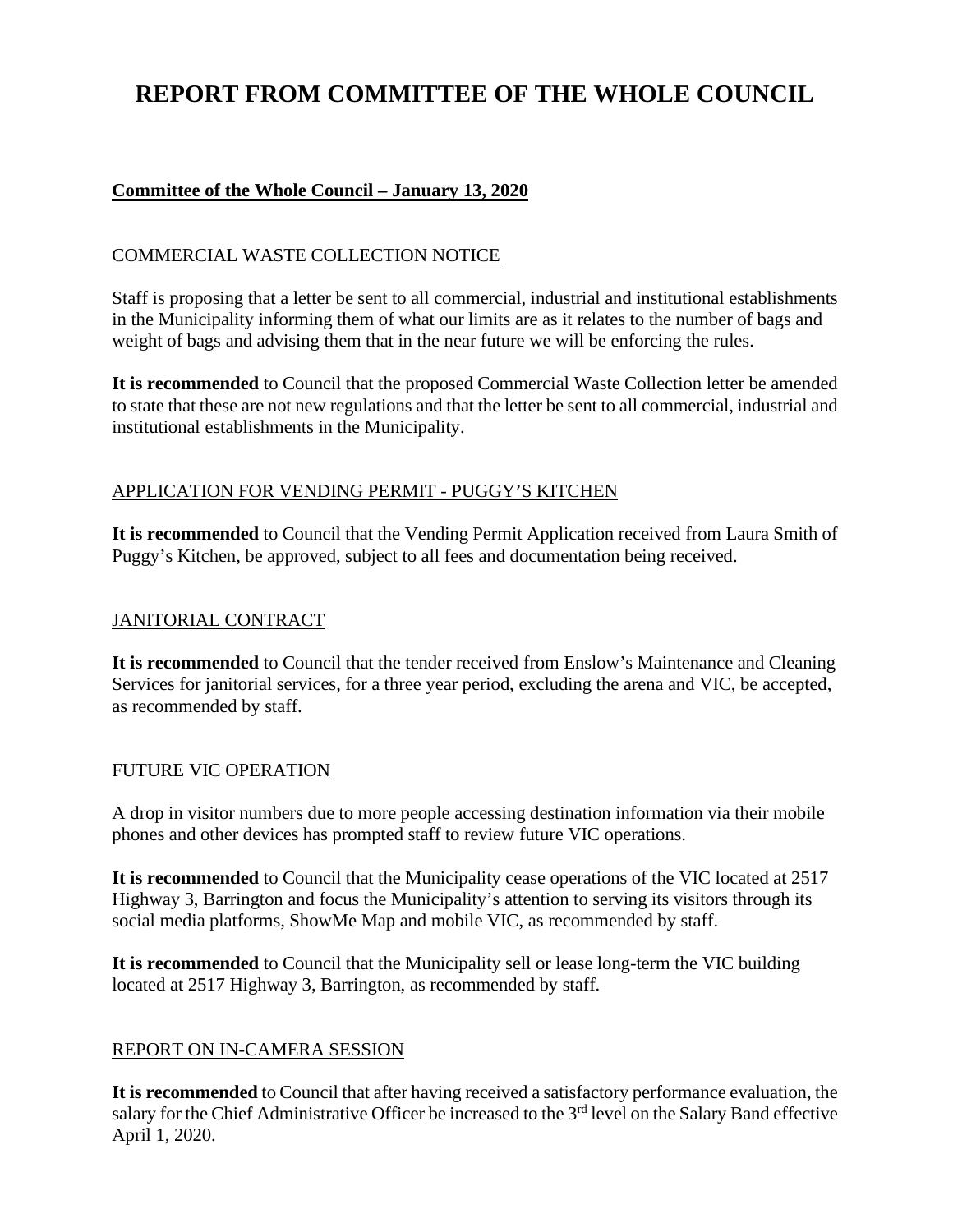# **Committee of the Whole Council - January 20, 2020**

# PROVINCIAL TREE HARVESTING PLANS

A letter has been drafted by the CAO in response to the proposed forest harvest in the Deception Lake area. The letter requests that harvesting plans be put on hold until the ecological forestry practices included in the Lahey Report are seriously considered and assessed for implementation. The letter further states the importance of the economic benefit of forest harvesting being properly balanced with the ecological sustainability and recreational uses of local residents.

**It is recommended** to Council that the letter drafted by the CAO regarding the proposed forest harvest in the Deception Lake area be accepted as presented and forwarded to the Minister of Lands and Forestry.

#### FIRE CAPITAL PURCHASING PLAN

**It is recommended** to Council that the Municipality set a Municipal Fire Capital Purchasing Tax Rate of 1.5 cents per \$100.00 of assessment and that the revenues accumulated from this rate be divided equally amongst the three fire departments and used for capital purchases.

**It is recommended** to Council that the Municipality set fire area rates every three (3) years rather than every year to help stabilize fire area rates and allow the Municipality and the fire departments to better plan financially for the future.

#### BILINGUAL STOP SIGN PROJECT

Correspondence has been received from a group of students from Ecole secondaire de Clare who is trying to change the law to bring bilingual stop signs to the Municipality of Clare. The group believes that a letter of support from an English-speaking region could bring a lot of strength to their request.

**It is recommended** to Council that the Municipality provide a letter in support of the student's request to bring bilingual stop signs to the Municipality of Clare.

#### TREATMENT PLANT ASSESSMENT RFP

**It is recommended** to Council that the proposal received from CBCL Limited for the evaluation of the current condition of the Brass Hill Wastewater Treatment Facility, in the amount of \$36,305.00 plus hst, be accepted as recommended by staff.

#### 2020 MUNICIPAL ELECTION

**It is recommended** to Council that the Provincial list of electors be used for the upcoming Municipal Election.